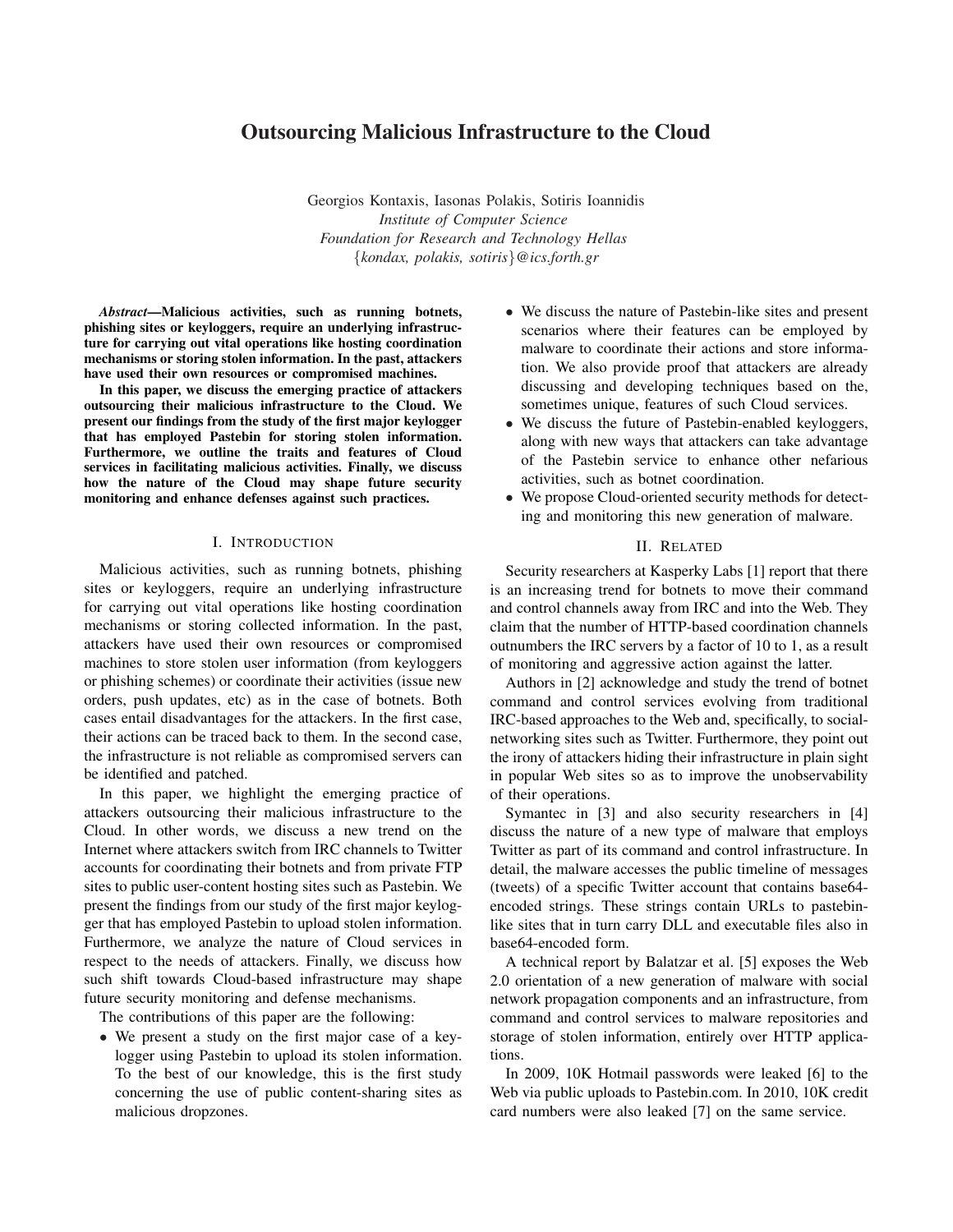In 2010, the use of Pastebin and similar sites has been suggested [8] as a way for criminals to anonymously store, exchange or even advertise samples of stolen information, with little or no risk of liability.

Holz et al. in [9] perform dynamic analysis of malicious software (e.g. keyloggers) in an automated fashion. Their goal is to discover online repositories that each malware uses to upload stolen information. Furthermore, they analyze the nature and content of the stolen data, thus providing an insight into the back-end of such underground operations. Their investigation of popular keyloggers has led them to privately-owned or compromised Internet servers that execute attacker-provided scripts (e.g. PHP) to implement the necessary functionality for storing and managing the stolen information.

Our work focuses on the emerging trend of keyloggers and other malicious software employing inherent functionality of public Cloud services, such as user-content-hosting.

# III. BACKGROUND

In this section, we outline the generic behavior of keylogging malware (keyloggers) and also introduce the basic features of the Pastebin service.

# *A. Keyloggers*

A keylogger is a piece of computer code, usually packaged as a stealth program, that records all keys struck on a keyboard. It falls in the category of malicious software as it is often employed for stealing sensitive user information, such as passwords or financial information, as the owner types them (e.g., while logging in a service or making an online purchase). Keyloggers may simply record all key strokes or be more sophisticated and capture keyboard activity right after a predefined sequence of keystrokes (e.g., after the user types mybank.com, presumably in the Web browser's address bar). Subsequently, keyloggers place the captured information in a log file and upload it to an online location (or dropzone) accessible by the attacker. Sophisticated keyloggers present data in a structured form, perhaps identifying URLs ("http" or "www" strings) and grouping keystrokes accordingly. Simpler tools provide access to a chaotic stream of keystrokes for the attacker to extract useful information from.

### *B. Pastebin*

Pastebin sites were originally conceived as clipboard-like collaboration places where developers could conveniently share source code, logs and other text-based content without having to worry too much about the original formatting getting corrupted or other problems associated with trying to share structured text over e-mail or instant messaging applications. A registered account is not required. One may use the service to upload (or paste) arbitrary blocks of text online and receive a URL (pointer) to that content. He may then share that URL with their colleagues or friends or keep it private for personal use. Returned URLs are of the form http://pastebin.com/ $\langle$ ID $\rangle$ , where the ID appears to be random, perhaps the product of a hash function. The lifetime of such content is user-defined and may vary between 10 minutes to 1 hour, 1 day, 1 month or for ever. Due to the service's orientation towards developer, it offers syntax highlighting. By default, pasted content offers no syntax highlighting, never expires, is public and carries no identifying title or username (anonymous). All public pastes appear in a "recent posts" timeline and can therefore be accessed by anyone. Crawling the keyspace of Pastebin IDs is not an option as the space is quite large (7-8 characters long, [A-Za-z0-9]) and randomly populated. Finally, an interesting feature of Pastebin is the support for arbitrary subdomains. Any guest of the service may type http:// $\langle$ anything $\rangle$ .pastebin.com and will be presented with a valid view of the service. Any pastes created under that arbitrary subdomain are not referenced by http://pastebin. com/ $\langle$ ID $\rangle$  but by http:// $\langle$ anything $\rangle$ .pastebin.com/ $\langle$ ID $\rangle$  and for that matter do not appear in the public timeline. To access such content, one requires both the random ID and the domain prefix.

#### IV. THE PASTEBIN INCIDENT

In this section we present, to the best of our knowledge, the first major case of a keylogger using Pastebin (or any other Cloud service for that matter) to upload its stolen information. We introduce the timeline of events, provide technical details regarding our efforts to capture and study the incident and, finally, share the outcome of our analysis regarding the nature of the malware.

In May 2010 a large number of entries, containing raw streams of what appeared to be keystrokes, began appearing on Pastebin. The presence of lists of usernames and passwords is not new to the service, but this specific type of entries quickly became a trend while constantly increasing in volume and ended up dominating the content being uploaded to the service during that period of time.

Pastes that fell in this category carried the same set of characteristics: anonymous entries, with no syntax highlighting or specific internal structure, comprised of "[ ]" blocks carrying what appeared to be titles of Web browser windows (e.g., "Internet Explorer - Facebook.com" or "Mozilla Firefox - Hotmail.com"), followed by a stream of keystrokes. Their frequency was so high that they dominated, almost completely, the "recent posts" list in the service's homepage.

The overwhelming volume of such pastes caught our attention and, at the same time, emerged as an issue in security-related blogs [10], [11]. Their sudden appearance and sudden increase in volume, indicated the launching of a new keylogging tool that employed Pastebin to upload the stolen information. We started to monitor this incident and analyze its characteristics as it appeared to be the first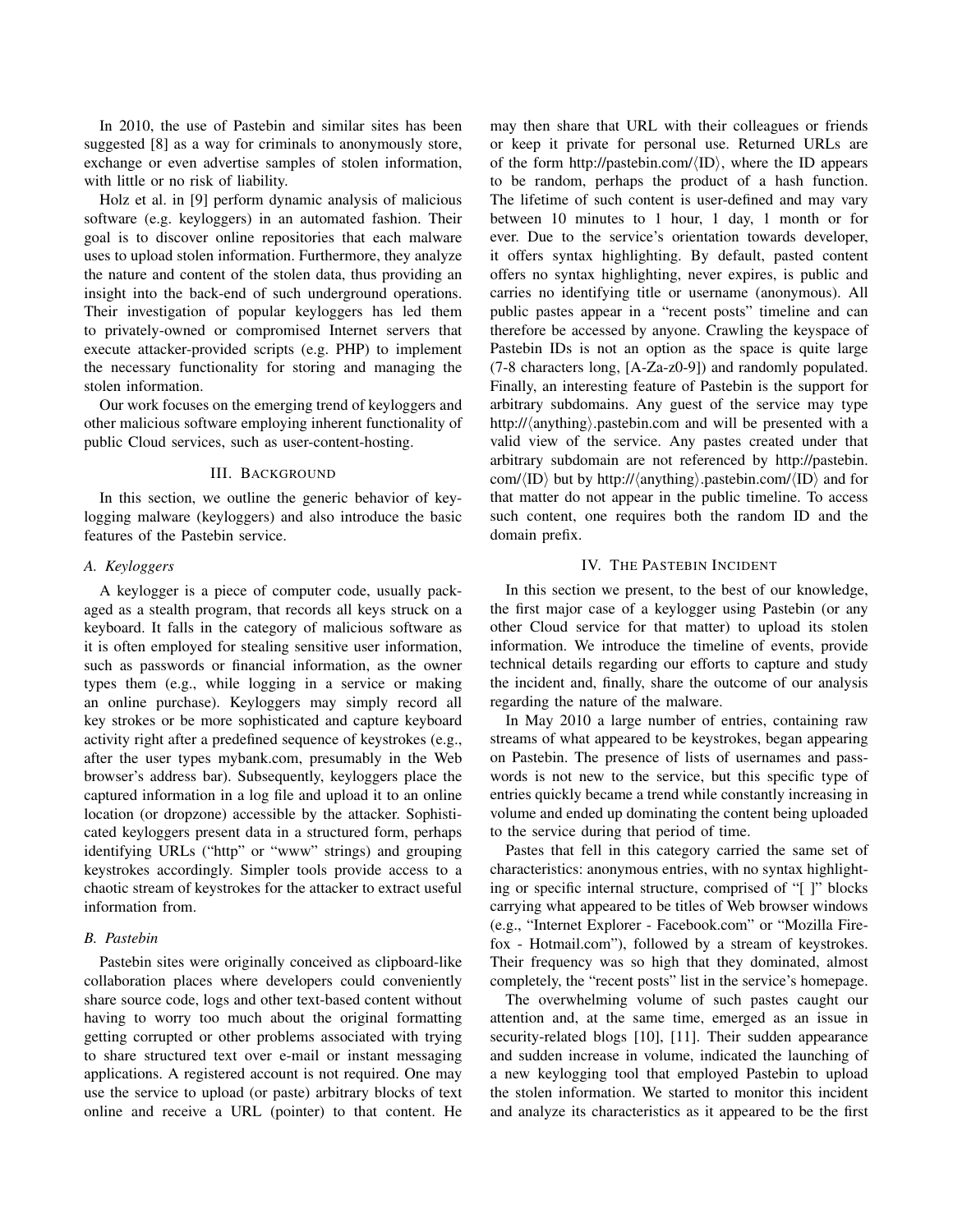of its kind. The keylogging tool was later identified by BitDefender <sup>1</sup> as *Trojan.Keylogger.PBin.A*.

# *A. Dataset Collection*

In this section we outline our collection methodology of keylogger data (or pastes) on Pastebin. Moreover, we elaborate on the completeness of our collected trace and discuss certain limitations of our approach.

Active Crawling. A straightforward crawl of all uploads on Pastebin was not an option, so we resolved to a more elegant solution. Pastebin uploads are assigned a randomlooking ID of the form http://pastebin.com/[0-9A-Za-z]+. Since the ID distribution appears to be random, a simple iteration over the available namespace would be inefficient in terms of time. However, by default the last 8 pastes created appear in a "recent posts" timeline on the homepage of Pastebin. We periodically downloaded the list, parsed its entries and fetched any pastes that we could attribute to the output characteristics of the keylogger. By examining, fast enough, the "recent posts" timeline, we were able to gather all or almost all keylogger pastes as soon as they were created.

We developed an infrastructure that periodically downloaded the "recent posts" timeline, examined it for entries matching our search criteria and downloaded any pastes that were determined to be a match. In detail, we downloaded the homepage of Pastebin and parsed the entries present in the recent timeline. Entries in that list contain the username or title of the paste, along with a label describing its content type (later used for syntax highlighting, e.g. C, HTML, PHP). Furthermore, all entries are active hyperlinks leading to the page of each paste. The pastes containing keylogger output were created using default parameters, i.e., by an anonymous user and without a type specification. Our infrastructure followed the hyperlinks for pastes matching the default parameters, downloaded the respective pages and performed regular expression string matching to identify structural properties of the keylogger pastes. As mentioned earlier, each keylogger paste had its streams of keys grouped around lines of the format "[ <br/>browser> - <window title> ]" (e.g., "Internet Explorer - Facebook.com"). If the downloaded pastes exhibited this kind of structure, they were considered valid matches and kept for further analysis. Otherwise, they were discarded.

To secure the completeness of our collection methodology we took steps to ensure that our polling rate (periodic download of the timeline) was fast enough to capture all interesting pastes before they disappeared from the timeline (during period of increased activity) and also not to frequent so as to avoid stressing the service when not necessary. In that light, each time we downloaded the timeline, we calculated the dice coefficient of its entries with the one downloaded previously. A dice coefficient above 0.75 meant that 75% of the entries in the timeline had not changed since the previous time we had downloaded the list; we considered this as an indication that we were polling the service too fast in a period where few uploads were made per second. In that case, we slowed down our polling rate. On the other hand, a dice coefficient of less than 0.25 meant that only 25% of the entries in the timeline remained the same, which was fine, meaning we had not missed any entries between our last poll and the current one. But if a sudden burst of activity occurred we could miss some entries. To avoid such a case, we increased our polling rate. Overall, the average value of the coefficient was 0.80, indicating a sufficient polling rate, able to provide a complete keylogger data trace.

Time-machine Crawling. Our previous crawling method allowed an efficient gathering of all subsequent pastes. However, we also wanted to check if similar pastes had been uploaded in the past, how long ago and plot their volume as a function of time. For that matter, we employed the advanced tools provided by the Google search engine. In detail, Google Search allows one to search for a keyword within a specific domain and also limit the query scope using time constraints. To perform our backwards search we placed a query similar to "site:pastebin.com <search heuristic>" and limited the scope to one month at a time.

### *B. Limitations*

As mentioned earlier, by default all pastes are created as public and appear on the "recent posts" timeline. By examining that timeline with a fast-enough rate, one may compile a complete or near-complete set of the public pastes created. Here we describe two cases where such an approach may not be that effective.

A paste may be explicitly set to being private and therefore will never appear in the public timeline. Considering that all pastes, public or private, are assigned randomlooking IDs, there is no way for a third party to discover that paste other than guessing character sequences from a very wide namespace.

Furthermore, the use of arbitrary subdomains also allows the creation of pastes that do not appear on the service's homepage. Posts on those subdomains may still be public but one would have to know the specific prefix before pastebin. com to access their respective timeline.

We believe that, in this case study, such limitations did not apply. However, as we discuss in Section V, future strings of keyloggers could employ such techniques to hide their presence from the public.

### *C. Analysis*

Data Volume. Using our active (or forward) crawling technique, we gathered an almost-complete set of all new pastes that matched our heuristics regarding the content and structure of the keylogger pastes. Figure 1 plots the volume

<sup>1</sup>http://www.bitdefender.com/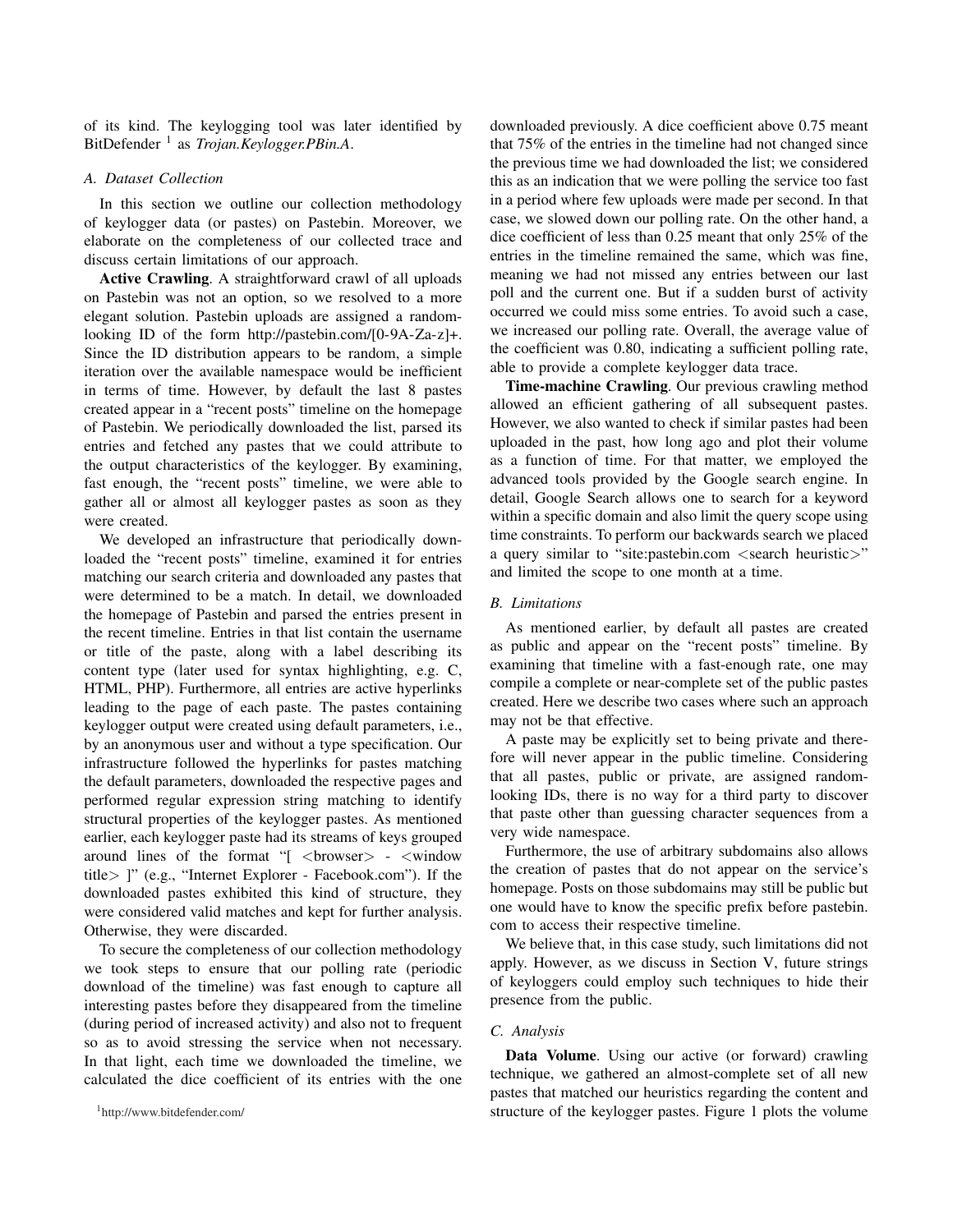

Figure 1: Volume of PBin.A stolen information on Pastebin, per hour. (Active Crawling)



Figure 2: Indexed Volume of PBin.A stolen information on Pastebin, per hour. (Google Search)

of new pastes over a period of 4 months. A closer look reveals diurnal patterns, an expected phenomenon attributed to daylight cycles and user behavior which has been extensively documented in [12]. Moreover, there is a steady decrease in volume, indicating that the shrinking presence of this keylogger in infected computers.

Furthermore, we employed our backwards crawling technique and, using Google Search, calculated the volume per day up to 6 months before the time we started the active crawling. While we received search results for the entire search period, pastes matching our heuristics began appearing in May 2010, indicating that the appearance of keylogger data on Pastebin was a new trend and we had caught it almost as soon as it started. Figure 2 plots the volume of pastes over time. There are no pastes before May 19. Let there be noted that this figure presents the Google-search indexed volume of Pastebin entries which is essentially a sampled dataset. On the other hand, Figure 1 visualizes the almost complete set of pastes during our period of active crawling.

Takedown Rate. During the first few days since keylogger data started appearing in large volume on Pastebin, the service claimed [11] that efforts were being made to identify those entries and remove them. To verify that claim, we periodically checked the availability of pastes collected by our crawler. Figure 3 plots the cumulative volume of available pastes over the period of our active crawling, using a one day granularity. Since pastes were created using default options and were set to never expire, we can attribute any unavailability to takedown efforts. However, one may



Figure 3: Cumulative Volume of available and taken-down PBin.A entries of stolen information on Pastebin, during the middle of the activity period.



Figure 4: Cumulative plot of available and taken-down PBin.A entries of stolen information Pastebin, after the malware had almost ceased its operation.

see that efforts were not sufficient in identifying existing data or keep up with the rate of new data being uploaded. Moreover, in September 2010, almost a month after the data uploading activities of the keylogger had nearly ceased, the stolen information still remained online and, apparently, takedown efforts had completely ceased. (Figure 4).

# *D. Strings Identified*

Although our analysis heuristics were strict, ensuring that the set of pastes were indeed part of the keylogger output, our crawling heuristics were pretty relaxed, resulting in more than one different strings of keyloggers being identified by their output. Besides the primary keylogger string being analyzed here, the rest were also interesting in terms of data. One batch of entries contained a URL and clearly marked "username" and "password" fields indicating that the keylogger was context-aware and was able to extract only the necessary information. Also, some other batches were site-exclusive and contained usernames and passwords, each one for a specific site indicating the presence of very particular keyloggers.

### *E. Information Gathered*

We closely examined the stolen information being uploaded to Pastebin by the keylogger. Figure 5 presents a screenshot of an example entry. As one may notice, while the content is structured to group recorded keys by the application window in which they were recorded, the malware does not attempt to identify or organize the stolen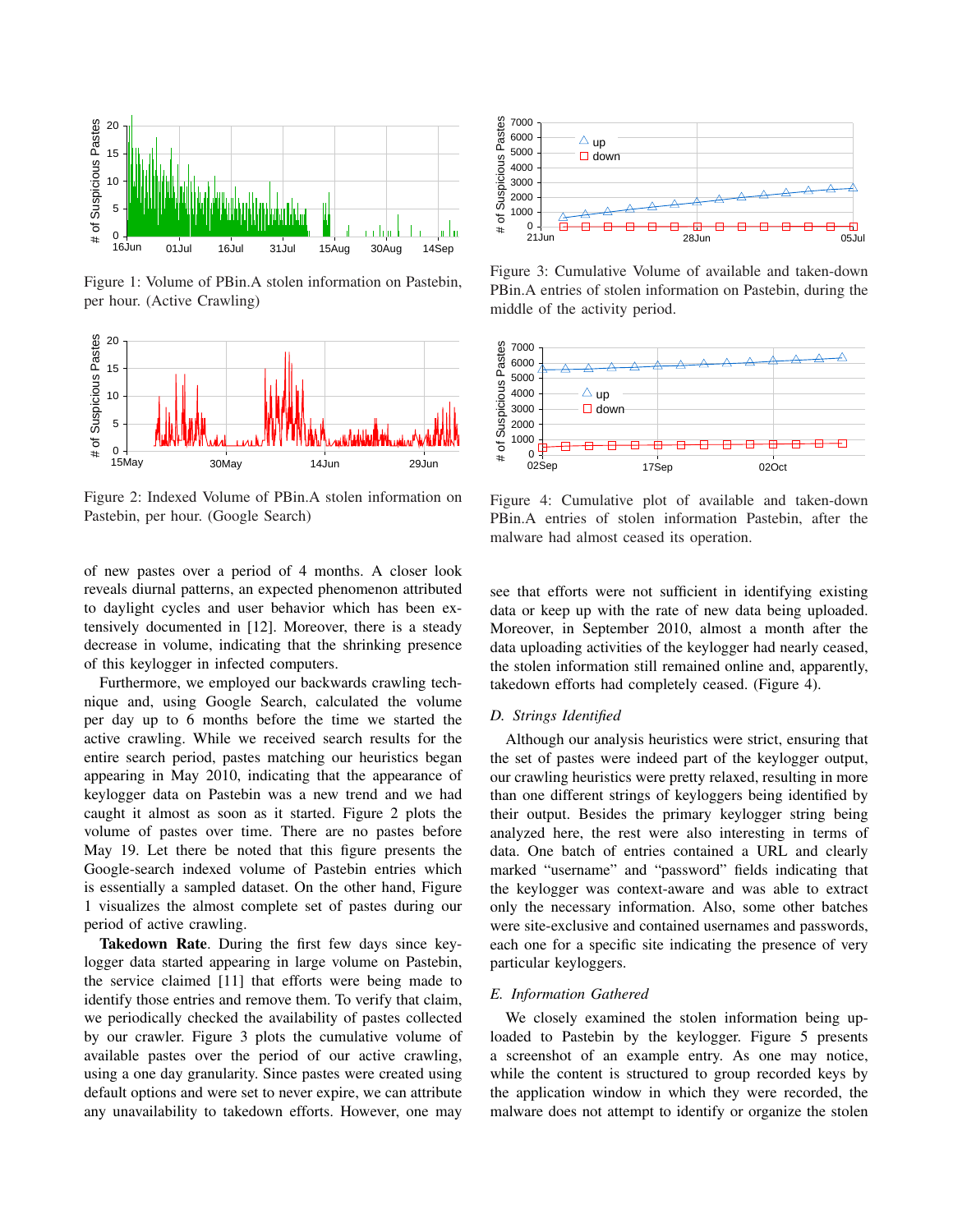

Figure 5: Screenshot of a Pastebin entry containing stolen information by Keylogger PBin.A.

information in any way. As a result, the uploaded entries were a chaotic stream of recorded keyboard keys. We noticed that most keys were recorded twice, indicating perhaps a bug in the keylogger's implementation or an excessive polling rate for keyboard events, such that it recorded almost each event twice. The next question was whether the keylogger uploaded stolen information in fixed-size batches. Thus, we studied the size distribution of the entries the malware uploaded on Pastebin. Figure 6 demonstrates that the malware does not operate on a fixed-number-of-bytes basis but rather employs a time frame after which any stolen information is uploaded. Let it be noted that the average size of an entry was 6 KBytes and the median was 1 KByte.

The next step was to attempt the reconstruction of the data using the following automated methodology: we treated each entry (paste) as standalone and grouped the streams of keys by their respective title in the application window, contained inside clearly marked blocks "[ ]". This resulted in a concatenated stream of keys per application window, for every uploaded entry. We removed duplicate keys, i.e. identical characters adjacent to each other but only in the cases where such combinations did not exist in the English language. We removed special keys such as <BACK> (backspace). We tokenized the stream using spaces as a delimiter and looked up the resulting words in a dictionary. For words not found, we looked them up in Google search and leveraged the "did you mean" or "search instead" feature of the search engine to resolve them. Finally, we ended up with a pretty much readable transcript of the user's input. Overall, we extracted hundreds of URLs, usernames, passwords, e-mail addresses and Instant Messenger conversations.

# *F. Correlation with Traditional Keyloggers*

A subset of the stolen information entries contained the IP addresses of the respective infected computers. To investigate a possible correlation with hosts infected by traditional



Figure 6: Distribution of stolen-data batches in terms of size.



Figure 7: Cumulative distribution of keylogger victims across the IP address space.

keyloggers, we plotted (Figure 7) the cumulative distribution of victims across the IP address space. Interestingly, the most dense IP address range matches similar ranges found also by Holz et al. [9] when studying traditional keylogger data, which also match ranges of host computers known to be infected with malware such as the ZeuS botnet.

#### V. OUTSOURCING TO THE CLOUD

In this section we discuss the trend of outsourcing malicious infrastructure to the Cloud. We present how attackers may benefit from the nature of the Cloud and detail the use of certain traits and features that may contribute to more sophisticated types of malware.

### *A. Economics*

Public Cloud services are very cheap or free to use. One could consider examples from social networks such as Twitter, or services like Pastebin and Rapidshare. Traditionally, attackers had to maintain their own dedicated hardware and network connectivity.

# *B. Reliability*

Cloud services aim to provide reliable uptime service for at least 99% of the time. Traditionally, attackers use compromised computers of victims which can be shut down or cleaned from infections. If that happens, the attacker will lose all stored information (e.g. keylogger data) and may also lose the command and control point which coordinates the activities.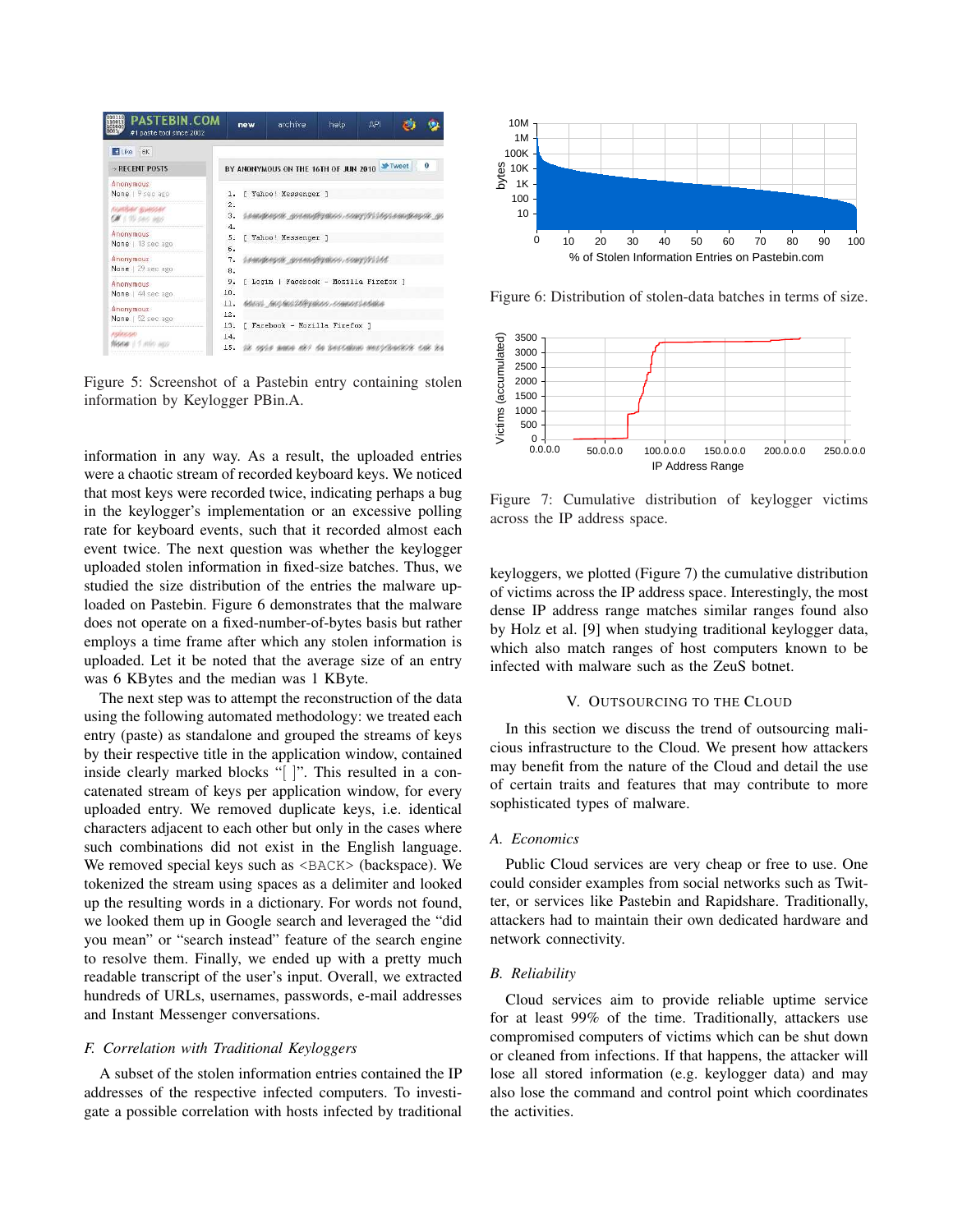

Figure 8: Twitter profile being used to command and control (C&C), pushing BASE64-encoded information.

# *C. Scalability*

Cloud services are designed to scale in terms of storage, processing power or bandwidth. A private FTP site on a compromised server may run out of space, while an infected host acting as a command and control point may be overwhelmed by the number of network connections.

#### *D. Unobservability*

Cloud services offer practical anonymity. Traditionally, stolen information is transmitted directly back to the attacker or to a compromised system under his control. At the same time, malware in need of coordination (e.g. botnets) contacts an attacker-provided exchange point. An attacker employing his own resources to support the back-end infrastructure can be traced, identified and prosecuted. There is always the option of using a random compromised PC for that purpose but, as mentioned earlier, this may sacrifice reliability. On the other hand, infected victims employing the Cloud for malicious activities, does not differ from a large population of users using the Cloud for benign purposes. For instance, bots uploading stolen information on Pastebin blend in with a plethora of users sharing source code or arbitrary text on a daily basis. Moreover, in the Cloud it is much harder for a prosecuting authority to retrieve user records from an international service.

### *E. Plausible Deniability*

An attacker contacting a compromised system or a private dropzone can be traced and charged with malicious activity. As no legitimate user will ever contact an infected workstation on a random TCP port bound by a backdoor, anyone who connects is probably malicious and his IP address can be used to identify him. For instance, a discovered dropzone employed by a keylogger may be kept online by security researchers to find out who will come and collect the stolen information. When this happens, it will be very hard for the attacker to deny his actions. On the other hand, an attacker using the Cloud to download stolen information does not differ from a plethora of other users using the Cloud for benign purposes. Moreover, he is able to create enough noise so that he cannot be tied beyond any doubt with malicious activity. For instance, one may visit all new entries on Pastebin, keep the ones uploaded by his keylogger and discard all the rest. Such activity will not be any different from, for example, our crawler presented in the previous section.

#### *F. Unique Features and Flexibility*

The Cloud offers a certain amount of flexibility in the use of the services it provides and a series of unique features that would otherwise be unavailable to the attacker. Here we discuss more sophisticated methods for storing keylogger data on Pastebin, along with other ways that the service's features can be leveraged for serving nefarious purposes, such as supporting botnets.

Sophisticated Keylogger Pastes. During our work on this paper, we have discovered discussions in underground forums of the security community, dating back to the beginning of 2010, exploring sophisticated ways of placing keylogger data on Pastebin and similar services. For instance, in a well known underground hacking forum, there is a discussion about using the arbitrary subdomain feature of Pastebin to create highly-dynamic private areas for uploading data. As mentioned earlier, any URL of the form http://foo.pastebin.com will produce a valid service page and any data uploaded through that page will not appear under the public home page of the service but under the new subdomain. Therefore one has to know "foo" in order to access that area and parse the "recent posts" list. The forum discussion suggests this technique as a way of uploading keylogger data without being noticed, contrary to the incident presented in this paper. Furthermore, they also suggest that this private subdomain should change frequently to avoid detection or prevent access to the entire set of uploaded data if the private URL is discovered. Their approach for the keylogger to discover the private subdomain, prior to uploading its data, is to poll an external Web page, that will act as a coordination point. However, one could implement a function that generates a subdomain string, using the current time and day or week or month, similar to traditional domain flux techniques employed by botnets [13]. This way no coordination point is required and the attacker remains in sync with the current Pastebin private area at all times.

Private C&C Pastes. In the same underground forum, one may read on employing Pastebin as a coordination point (Command and Control or C&C) for traditional botnets. The idea is to hide the address of the coordination point or change it continuously so to minimize damage if its current location is discovered. Furthermore, any pastes created will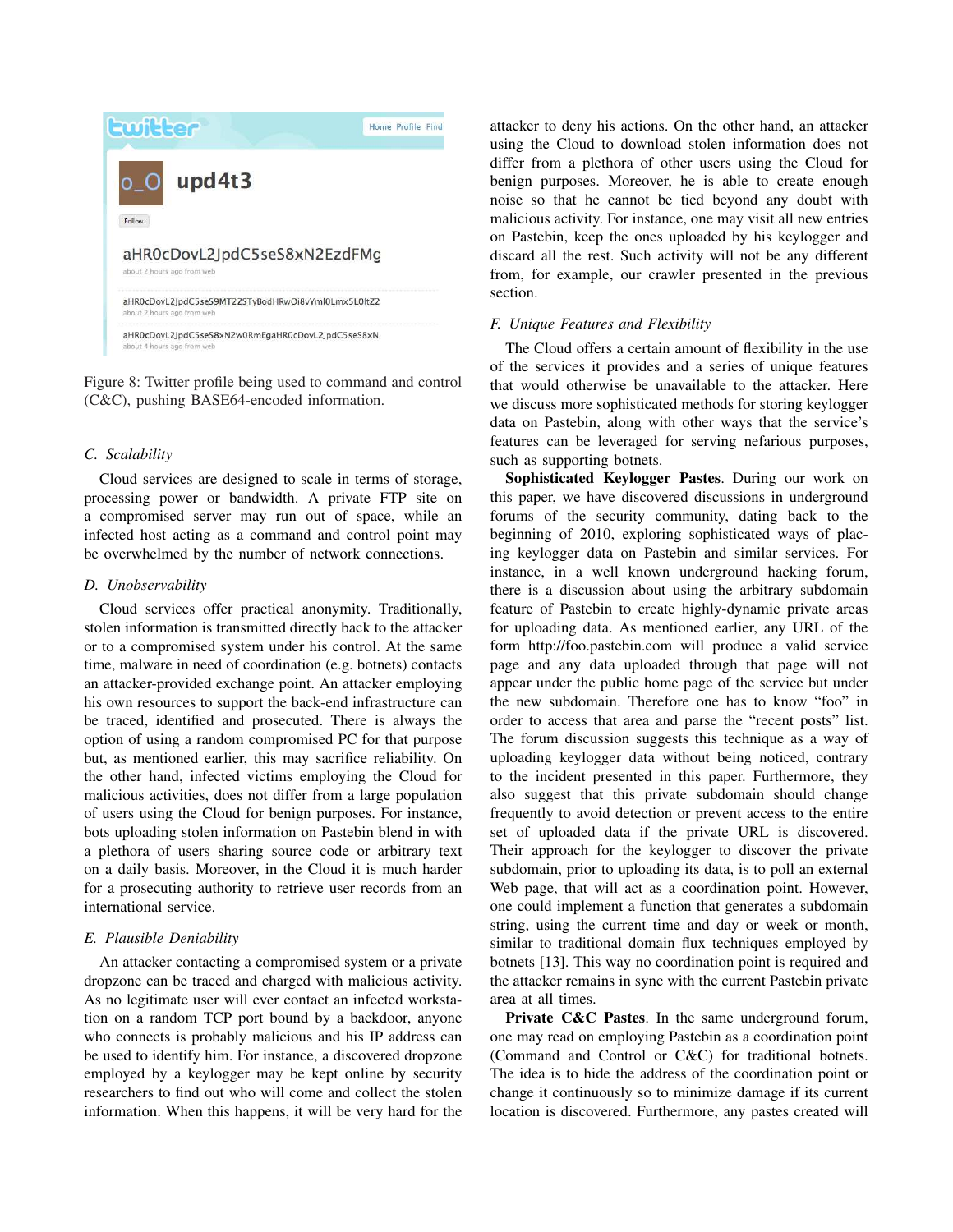```
1 Function UploadtoPastBin(ByVal text As String)
2 Dim wc As New Net. WebClient<br>3 Dim pl As String = "paste c
     Dim pl As String = "paste_code=" & text
4 Return System.Text.Encoding.ASCII.GetString(
5 wc.UploadData("http://pastebin.com/api_public.php",
6 "POST", System.Text.Encoding.ASCII.GetBytes(pl)))
7 End Function
```
Listing 1: VB.NET Source Code for uploading to Pastebin.com Source

have a very small lifetime (minutes or hours) after which they will expire and be removed from the service. In detail, the discussion is about employing domain generation algorithms and applying their output to form private Pastebin subdomains. As mentioned in various posts, the creation of such a subdomain is instant, while traditional domain registration is expensive in terms of time, effort and money.

Overall, we believe that Pastebin is a very flexible service and can be leveraged for various malicious actions. As a matter of fact, in the same underground forum, Listing 1 was found in a Hacking forum titled "Post to PasteBin.com Source (Good for keyloggers)", a fact which indicates that attackers are actively developing and sharing modules of code to be used in malware.

# VI. DISCUSSION

Here we discuss how the security community can respond to this new generation of Cloud-supported malicious software. In other words, the public nature of the Cloud may present opportunities for security researchers to develop novel methods for identifying malware that employ such practices.

In general, free Cloud services are public. So far, we have discussed how attackers are able to, essentially, upload information to the Cloud in a practically anonymous fashion, and later access it to facilitate information exchange. The public nature of such services results in their content being indexed by search engines and cached. Therefore, it is easy for anyone, besides the attackers themselves, to locate and access information even if it has been removed from the original site, e.g. deleted by the attackers or taken down by the site's administrators. Moreover, malware, for instance botnets, usually targets a large number of victims. As a result, their large-volume output on the Cloud will be detected in a site like Twitter or Pastebin.

Traditional security practices inspect the *input of malware* to identify it and take measures against it. Such input includes inbound network behavior (e.g. network scanning or packet signatures) or malicious executables on PCs. However, lately a large portion of attacks has moved inside the user's Web browser. As a result, it is invisible at the network level, bypasses firewalls and intrusion detection systems. We propose the use of *malware output* in the Cloud (e.g. Twitter, Pastebin, etc.) as a heuristic for detecting and tracking new and emerging threats. For instance, we could monitor Twitter for a new botnet's command and control messages, and keylogger data or general information leakage on Pastebin.

Anomaly Detection on Cloud Services. Certain services, such as Twitter and Google search, employ heuristics to prevent abuse of their resources from automated scripts. Pastebin also intends to implement similar behavior. Such practice can be extended to form anomaly detection systems that not only block certain users from accessing the service, but also produce alerts or signatures for emerging automated activities. For instance, the appearance of a large number of IP and e-mail addresses in Pastebin entries, or other popular user-content hosting sites, can be detected and the victims be warned. Another example is the inspection of the indexed portions of malicious infrastructure. In detail, one can search the Web via popular search engines for certain keywords that will reveal lists of passwords or other sensitive information and perhaps investigate their replication across multiple sites on the Web.

Global View of the Attacks - Warning System. Traditional security practices require a plethora of distributed network monitors or sensors in order to acquire an accurate view of the attacks on a global scale. By monitoring the output of malware on the Cloud, one needs only a single point of observation in order to be able to inspect instances of malicious infrastructure on the Internet.

# VII. CONCLUSION

In this paper we have focused on an emerging practice of attackers; outsourcing the infrastructure required to support their malicious acts to the Cloud. We present an empirical study on the first major usage of a Cloud service, Pastebin, by a keylogger for storing stolen information. We evaluate this trend by analyzing the nature of Cloud services in terms of facilitating the requirements of attackers and present the benefits of the Cloud along with unique features that provide new capabilities to the attackers and increase the efficiency of past practices. Finally, we discuss how a shift towards the Cloud may shape security monitoring practices, and propose countermeasures for such malicious activities.

# ACKNOWLEDGMENTS

The research leading to these results has received funding from the European Union Seventh Framework Programme (FP7/2007-2013) under grant agreement 257007. This work was supported in part by the Marie Curie Actions – Reintegration Grants project PASS. We thank the anonymous reviewers for their valuable comments. Georgios Kontaxis, Iasonas Polakis and Sotiris Ioannidis are also with the University of Crete.